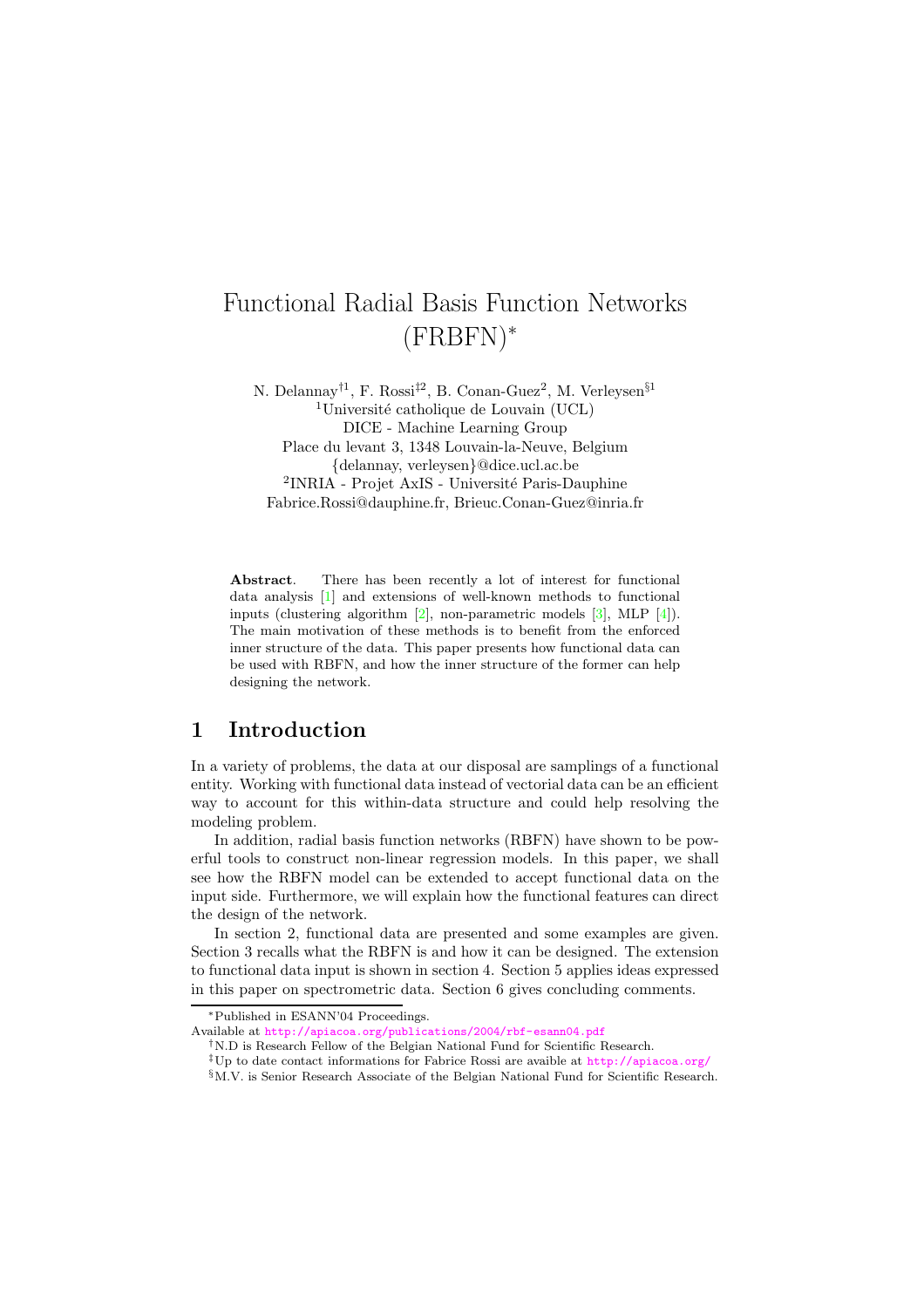# 2 Functional data

Consider a set of N observations  $\{x_i\}_{i=1}^N$ , where the *i*th observation is itself composed of  $p_i$  pairs  $(t_i^{(j)}, x_i^{(j)})_{j=1}^p$ . The  $t_i^{(j)} \in \mathcal{T}$  may be considered as the argument of corresponding value  $x_i^{(j)} \in \mathbb{R}$ , with T an open set in  $\mathbb{R}^D$ . For simplicity, we will assume  $\mathcal{T} \subset \mathbb{R}$ . Each observation is a functional entity:

$$
x_i : t \in \mathcal{T} \to x_i(t) \in \Re. \tag{1}
$$

The idea behind functional data is to compute the underlying function of each observation and continue to work with the functional expression, instead of the  $p_i$ -dimensional vector  $\mathbf{x_i}$ .

The usual way to handle functional data is to use a basis expansion such that

$$
\tilde{x}_i(t) = \sum_{k=1}^K \xi_i^{(k)} h_k(t) = \xi_i^{\mathrm{T}} \mathbf{h}(t)
$$
\n(2)

where  $\mathbf{h}(\mathbf{t}) = [h_1(t) \dots h_K(t)]^{\mathrm{T}}$  is a set of basis functions defined over  $\mathcal{T}, \xi_i$ is the vector of coeficients characterizing observation i and  $\tilde{x}_i(t)$  is a good approximation of the true function  $x_i(t)$ . Well-known basis functions are Fourier series, B-splines and wavelets.

Figure [1](#page-1-0) shows three examples for which functional data should be used. Original observations are sets of points, but it is obvious that there is a functional entity behind each observation. Using a functional smooth representation is of particular interest when the data are sampled from a smooth function, when the sampling is different between two observations, or when a smooth function is polluted by noise, as illustrated in figures  $1(a)$  $1(a)$ ,  $1(b)$  and  $1(c)$  respectively.



<span id="page-1-0"></span>Figure 1: (a) the observation is obviously a smooth function, (b) two observations  $\mathbf{x_i}$  and  $\mathbf{x_l}$  having different sampling arguments  $t_i^{(j)}$  $i^{(j)}$  and  $t^{(j)}_l$  $l^{(J)}$ , (c) a sampled curve with additional noise.

# 3 RBFN model

The general problem of modelling is to estimate the relation between an input variable  $\mathbf{x} \in \mathbb{R}^p$  and an output variable  $y \in \mathbb{R}$  from a set of observed data,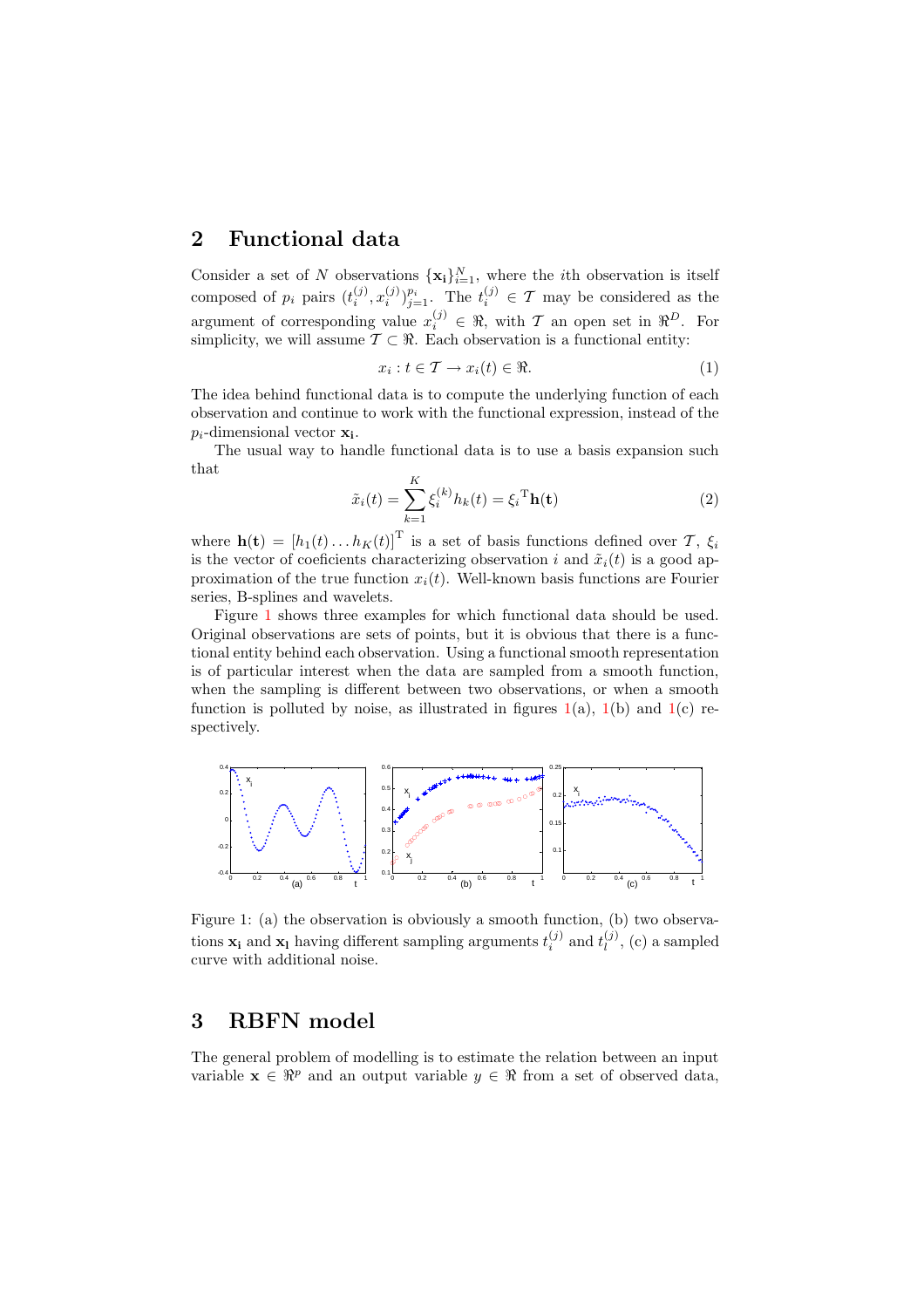<span id="page-2-0"></span> $(\mathbf{x_i}, y_i)_{i=1}^N$ . With RBFN, the relation has the following form:

$$
\tilde{y} = \sum_{m=1}^{M} \lambda_m \Phi_m \left( d_m(\mathbf{x}, \mathbf{c_m}) \right), \tag{3}
$$

where  $\Phi_m(\cdot)$  are radial basis functions,  $\mathbf{c}_m$  are centers belonging to the space of  $\mathbf{x}, d_m(\cdot, \cdot)$  are associated distances and  $\lambda_m$  are weighting coefficients. According to the universal approximation property of RBFN [\[5\]](#page-5-4), an adequate choice of these parameters leads to a good approximation  $\tilde{y}$  of y. As such, RBFN may be applied to functional data instead of vectorial ones. One has just to define a functional measure of distance  $d_m(\cdot, \cdot)$ , leading to so-called Functional RBFN.

There is too much freedom in such network to tackle directly its design. A way to proceed can be to start by choosing a family of RBFN and testing different definitions of the distance  $d_m(.,.)$ . Next, the other parameters are computed with a fast algorithm even if it is suboptimal with respect to a global optimization procedure  $[6]$ . It should be mentioned that one of the main advantages of RBFN is their simplified training, compared to MLP (Multi Layers Perceptrons) for example. Indeed, centers  $\mathbf{c}_{\mathbf{m}}$  and scaling factors  $\sigma_m$ may be computed by an unsupervised learning or a deterministic algorithm. Model learning then becomes a linear problem in coefficients  $\lambda_m$ , leading to low computational cost and avoiding local minima issues. Despite this, the RBFN performs very efficiently if well designed.

<span id="page-2-1"></span>A classical choice for the distance is

$$
d_m(\mathbf{x}, \mathbf{c_m}) = \frac{1}{\sigma_m} \left( (\mathbf{x} - \mathbf{c_m})^{\mathrm{T}} \mathbf{W} (\mathbf{x} - \mathbf{c_m}) \right)^{1/2}, \tag{4}
$$

where  $\sigma_m$  is a scaling factor adjusted with the learning algorithm and **W** is a positive semi-definite matrix. The usual Euclidian distance is obtained with  $\sigma_m = 1$  and  $\mathbf{W} = \mathbf{I}$  the identity matrix. It is interesting to note that working with  $W = I$  on linearly preprocessed vectors,  $x' = Ax$ ,  $c'_{m} = Ac_{m}$ , is the same as working on original vectors **x** and  $c_m$  with  $W = A^T A$ . This remark shows that it can be equivalent to think in terms of distance definition or in terms of preprocessing of the original data.

# 4 RBFN with functional data

Let us consider now that the input variable  $x$  is a function on domain T. As mentioned earlier, it is straightforward to extend the RBFN model [\(3\)](#page-2-0). The functional extension of [\(4\)](#page-2-1) is

$$
d_m(x(t), c_m(t)) = \frac{1}{\sigma_m} \left( \int_{\mathcal{T}} w(t) (x(t) - c_m(t))^2 dt \right)^{1/2}
$$
(5)

<span id="page-2-2"></span>where  $w(t)$  is the functional version of **W** when this matrix is diagonal. The extension of non-diagonal weighting matrix  $\bf{W}$  to functional case would be a convolution integral.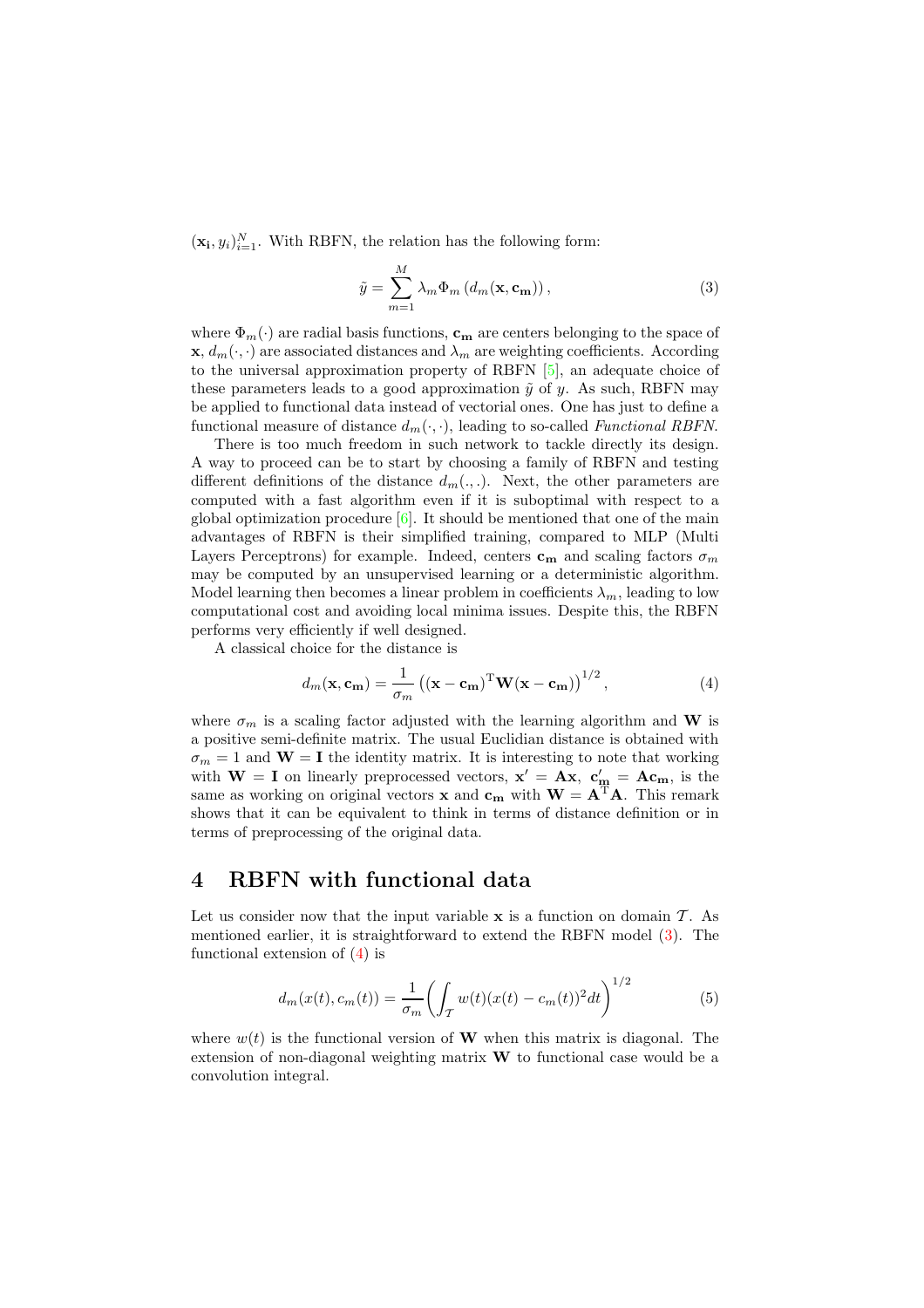In theory, the scaling function  $w(t)$  could be almost any function. Nevertheless, in order to keep the functional character of data in [\(5\)](#page-2-2), it seems natural to constrain  $w(t)$  to exhibit about the same complexity<sup>[1](#page-3-0)</sup> as  $x(t)$ . Hence, working with functional data can help reducing the excessive freedom of the parameters of the RBFN model.

One could also work with a functional semi-metric [\[3\]](#page-5-2). For example,

$$
d_m(x(t), c_m(t)) = \frac{1}{\sigma_m} \left( \int_{\mathcal{T}} D(x(t) - c_m(t))^2 dt \right)^{1/2}
$$
 (6)

where  $D(\cdot)$  is a differential operator.

There is no obvious way to design efficiently this extended network. Once again, the choice of the distance is crucial. As it is equivalent to think in terms of distance measure or data preprocessing, the functional approach may help to find an adequate preprocessing accounting for the inner structure of the data.

An usual way to handle functions is to work with basis expansions. With  $x(t) = \xi^{\mathrm{T}} \mathbf{h}(t)$  and  $c_m(t) = \gamma_{\mathbf{m}}{}^{\mathrm{T}} \mathbf{h}(t)$  and if  $w(t) = 1$ , [\(5\)](#page-2-2) becomes

$$
d_m(x(t), c_m(t)) = \frac{1}{\sigma_m} \left( (\xi - \gamma_m)^{\mathrm{T}} \mathbf{H} (\xi - \gamma_m) \right)^{1/2},\tag{7}
$$

<span id="page-3-2"></span>where  $\mathbf{H} = \int_{\mathcal{T}} \mathbf{h}(t)^{\mathrm{T}} \mathbf{h}(t) dt$ . Hence, handling functional RBFN can be done as with any vectorial RBFN on coefficients  $\xi$  and  $\gamma_{\mathbf{m}}$  if the appropriate matrix **H** is used.

#### 5 Application on spectrometric data

In this section, we apply on spectrometric data<sup>[2](#page-3-1)</sup> the ideas developped in this paper. Each observation is a 100-channel spectrum ( $\lambda \in [850 - 1050]$  nm) of a meat sample. Note that we used symbol  $\lambda$  for the argument instead of the generic t. The output to be predicted is the sample level of fat.

Spectra are smooth functions. The original vectorial data are transformed to be expressed on a B-spline basis expansion with 30 splines. On Figure [2,](#page-4-0) four different choices of preprocessing are illustrated and will be used below. These were selected in an exploratory way. Fig. [2\(](#page-4-0)a) shows five original spectra. It is assumed that the mean of each observation does not account much for the output and thus the means of the observations are substracted on Fig. [2\(](#page-4-0)b). To enhance the correlation between inputs and outputs, spectra preprocessed in (b) are scaled with function  $a(\lambda)$  (Fig. [2\(](#page-4-0)c)). This function  $a(\lambda)$  comes from the mean of the two first components of the partial least square analysis (PLS). The last preprocessing we present here is simply the use of the first derivative of the original spectra (Fig.  $2(d)$  $2(d)$ ).

The RBFN are constructed with the OLS algorithm [\[7\]](#page-5-6) and with the distance [\(7\)](#page-3-2) applied on preprocessed functions. The additional scaling factors

 $1$ <sup>1</sup>The complexity of a function is often characterized by its second derivative.

<span id="page-3-1"></span><span id="page-3-0"></span><sup>2</sup>Tecator data set: http://lib.stat.cmu.edu/datasets/tecator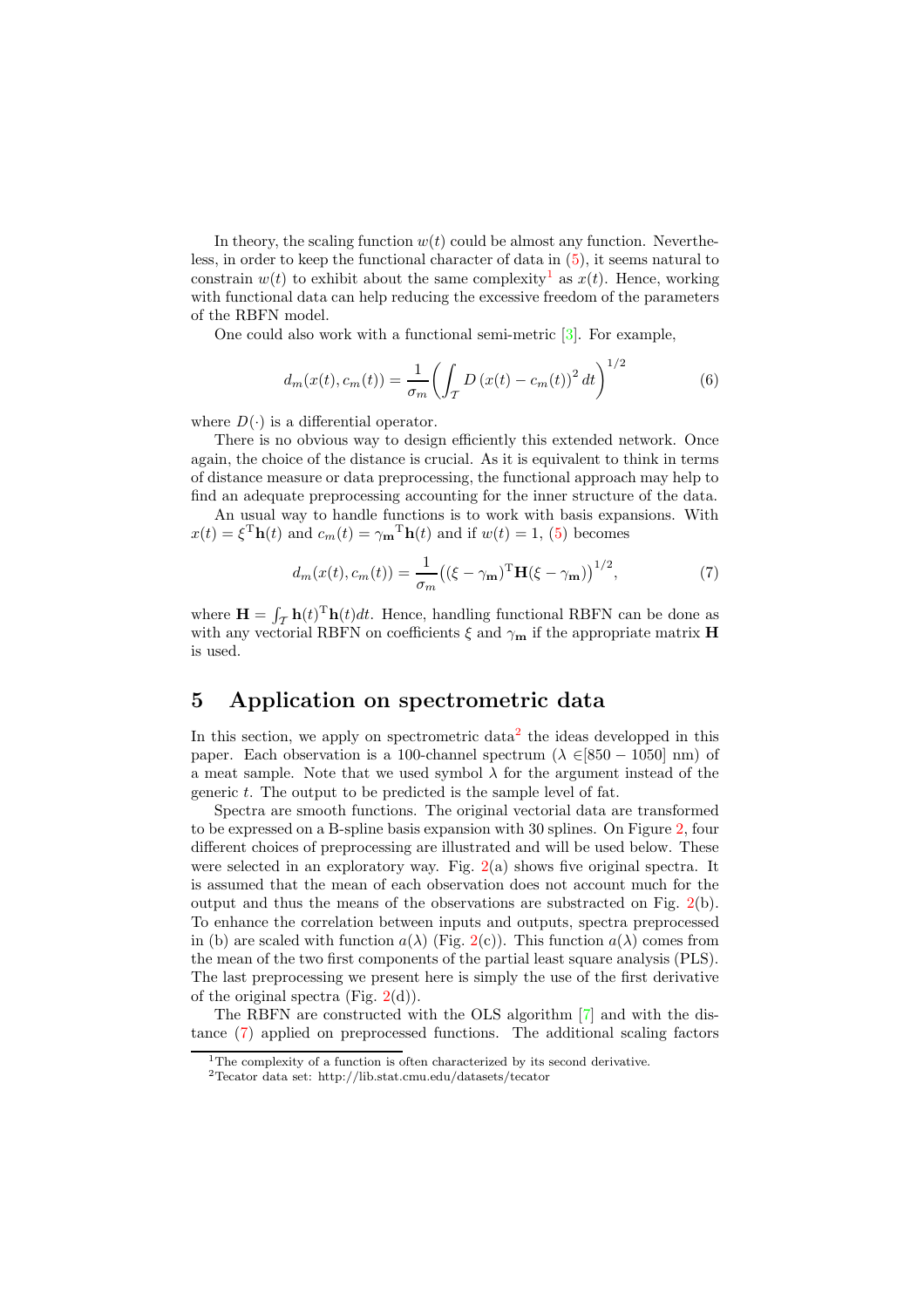

<span id="page-4-0"></span>Figure 2: (a) 5 original spectra, (b) the same spectra translated to have a null mean, (c) the translated spectra scaled by function  $a(\lambda)$  and (d) the first derivative of original spectra



<span id="page-4-2"></span>Figure 3: (a) cross-validation scheme to select the number of centers, (b) test error with the selected number of centers.

 $\sigma_m$  are determined heuristically according to the mean of the distances to the neighboring centers. The original data set holds 215 spectra. It is partitioned in two parts: a training set and a test set with respectively 172 and 43 spectra. A cross-validation scheme is applied on the training set<sup>[3](#page-4-1)</sup> to select the number of centers for each network. Finally, the root mean squared error (RMSE) over the test set is calculated to give an idea of the overall perfomances of the network. This procedure is illustrated on Figure [3](#page-4-2) for preprocessing (d).

Table [1](#page-5-7) summaries the results obtained with the four different preprocessing. We see that:

- Working direcly with the original spectra gives very poor results.
- Applying the scaling function  $a(\lambda)$  slightly improves the performances.

<span id="page-4-1"></span><sup>3</sup> each validation set contains 43 of the 172 spectra